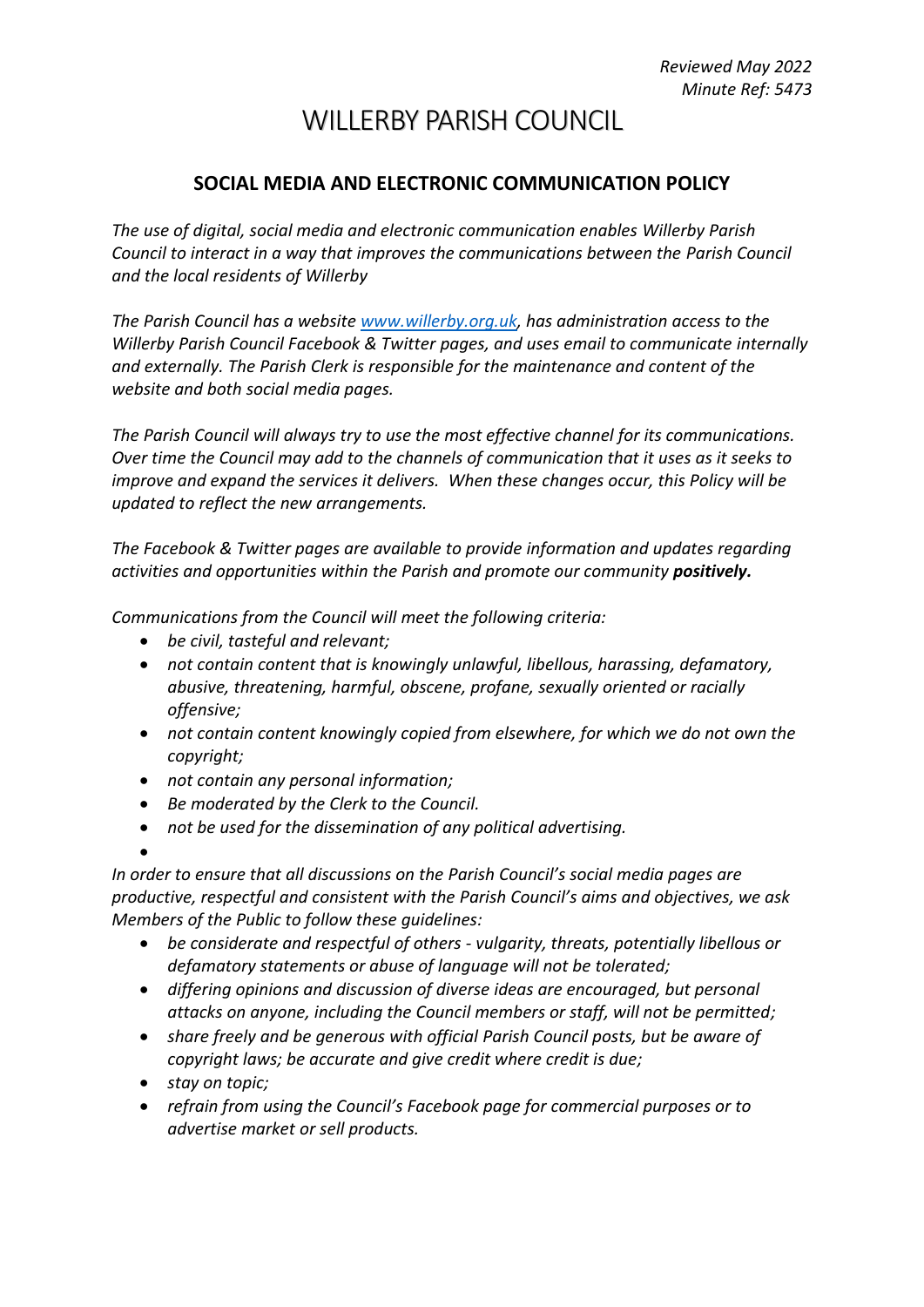*The site is not monitored 24 hours a day and we will not always be able to reply individually to all messages or comments received.* 

*Sending a message, posting, or commenting on social media will not be considered as contacting the Council for official purposes and we will not be obliged to monitor or respond to requests for information through these channels. Instead, please make direct contact with the Parish Council on willerbypc.clerk@outlook.com.*

*We retain the right to remove comments or content that includes:*

- *obscene or racist content;*
- *personal attacks, insults, or threatening language;*
- *potentially libellous or defamatory statements;*
- *plagiarised material; any material in violation of any laws, including copyright;*
- *private, personal information published without consent;*
- *information or links unrelated to the content of the forum;*
- *commercial promotions or spam;*
- *allegations of a breach of a Council's policy or the law;*

*The Parish Council's response to any communication received not meeting the above criteria either on social media or via email will be to either ignore or send a brief response as appropriate. This will be at the Parish Council's discretion based on the communication received. Any information posted on social media not in line with the above criteria will be removed as quickly as practically possible and repeat offenders will be blocked. If the post alleges a breach of the Parish Council's policy or the law, the person who posted it will be asked to submit a formal complaint in writing to the Parish Council or report the matter to the Police as soon as possible to allow due process.*

*Where necessary, we may direct those contacting us to our website to see the required information.*

## *Email*

*The Clerk to the Parish Council has a specific council email address [willerbypc.clerk@outlook.com.](mailto:willerbypc.clerk@outlook.com) The email account is monitored only during office hours, Monday to Friday, and we aim to reply to all questions sent as soon as we can. An 'out of office' message is used when appropriate.*

*The Parish Clerk is solely responsible for dealing with email received and passing on any relevant mail to members or external agencies for information and/or action. All communications on behalf of the Parish Council will come from the Parish Clerk.*

*Any emails sent to the Clerk or Councillors in their official capacity will be subject to The Freedom of Information Act 2018. These procedures will ensure that a complete and proper record of all correspondence is kept.*

*Do not forward personal information on to other people or groups outside of the Parish Council, this includes names, addresses, email, IP addresses and cookie identifiers.*